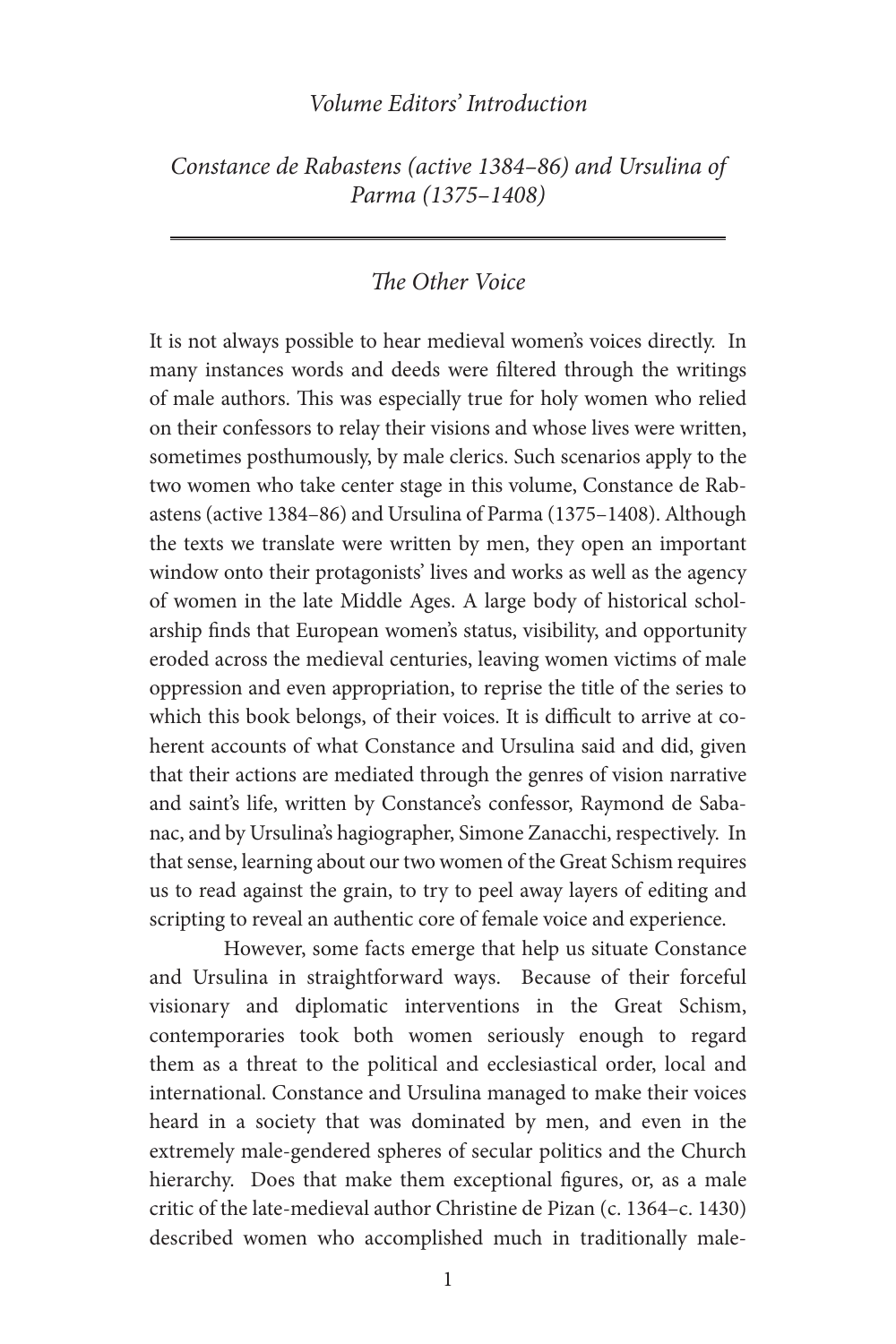#### 2 *Editors' Introduction*

dominated spheres, freaks? We think not. Rather, the experiences of Constance and Ursulina show that whatever the rhetoric of female weakness and insignficance in late-medieval society—a rhetoric that can be deafening in the works of many male authors—the reality was rather different. Women could, especially if they were determined and intelligent, play important roles. Simply put, they made a difference to those around them, and for that reason alone, the challenges of sorting out the nature of their experiences, of pursuing hints and asides in the texts about them, are worth the trouble.

The presentation of a collection of revelations (with some letters) and a holy biography together may assist in what is necessarily an imaginative challenge. For Constance, we have vivid visions but little in the way of biographical detail; for Ursulina, we have a narrative account of her from birth to death that seems quite intentionally to shy away from detailed description of visionary experience. But read together, both with and against each other, our texts might offer a fuller view of women's experience. We can guess at the confusion and hostility with which the visionary Constance might have been received by reading about what everyone from neighbors to popes made of Ursulina, and we might heighten our understanding of Ursulina's rich interior religious life by reading about the (sometimes literally) colorful revelations of Constance. Did Constance ever travel? Did Ursulina ever see strange, brightly hued birds? These two women doubtless shared more than we can see from the historical record, given that they were similarly situated in time, social space, and religious perspectives. Had they ever met, they would have found a great deal to talk about. We moderns can worry too much about questions of mediation or manipulation by authors—for what written text is not at one remove from reality, from literal voice? What is certain is that the voices of these two women, and perhaps of many others of whom we have no documentary record, rang out loud and clear in their time. They mattered.

The texts presented in this book are very rich and thus demand some orientation. First, we briefly present the framework into which one can place our two protagonists: women's visionary experience and writings and the aspirations to holiness with a political twist. Then, we set the historical scene against which Constance of Rabastens and Ursulina of Parma played out their remarkable parts. There follows a concise biography of each woman along with consideration of the character of the writings from which our knowledge of their lives derives. Next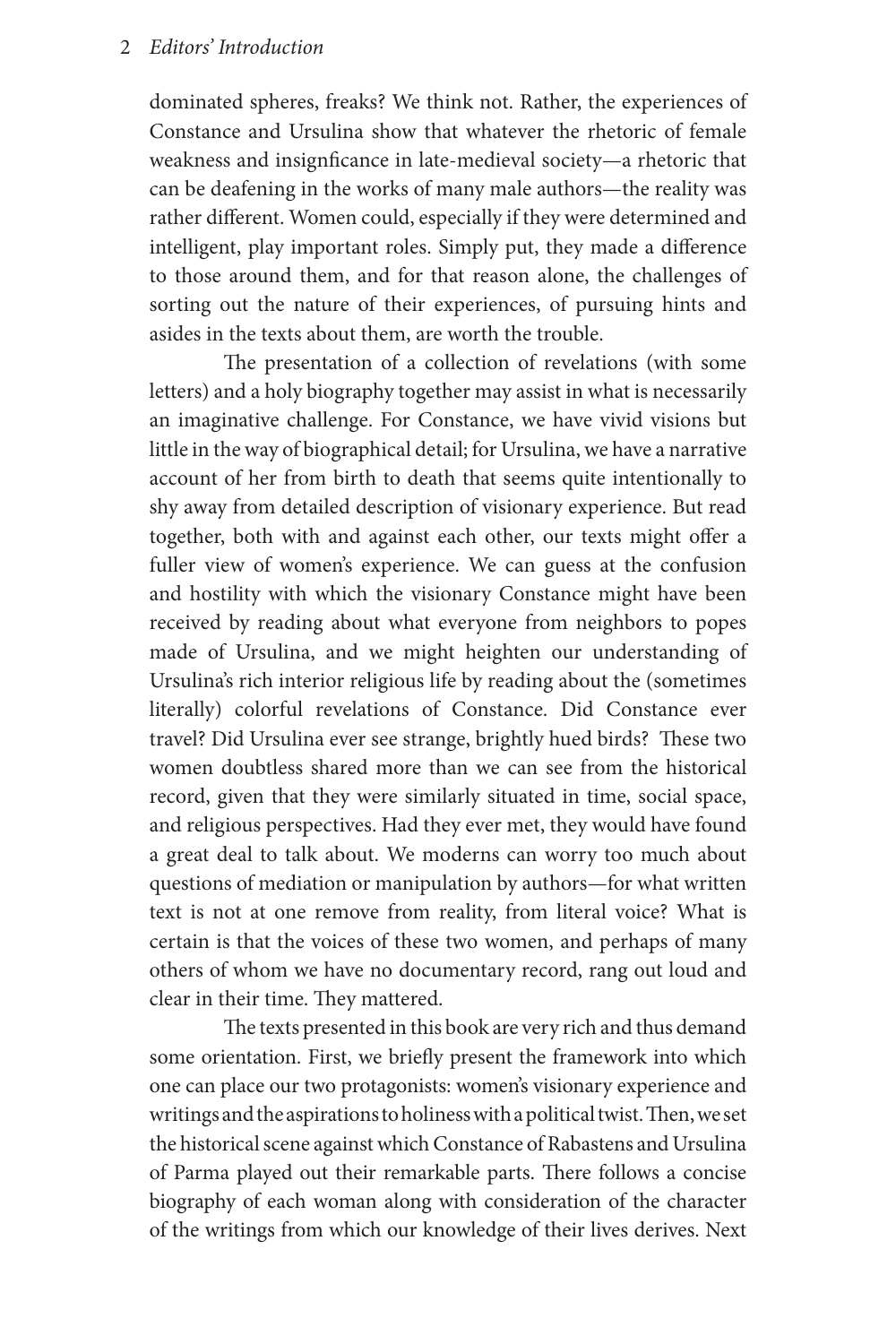comes some commentary on what may be the most surprising aspect of Constance's and Ursulina's activities: their very public and politically engaged actions. A final section considers the complex relationship of subjects and authors in these texts, the nature of which makes a true understanding of the women's stories and significance a real but—we hope—worthwhile challenge. History, spirituality, literary form, and gender are all important axes along which to ponder the experience of these two women of the Great Schism.

# *Constance and Ursulina's Foremothers*

Throughout the Middle Ages, female visionaries could be found in many walks of life, in religious orders as well as among the laity. Many of these women lived lives of contemplation within the cloister walls or in the confines of *beguinages*, non-monastic communities of female spiritual seekers. Whatever the place, women established intimate relations with Christ or received privileged access to religious mysteries through their visions. Some of these women authored their own texts chronicling their visions and mystical experiences; others dictated them to scribes or confessors. Marie of Oignies (1177/78–1213), Mechthild of Magdeburg (d. 1282/87),<sup>1</sup> Beatrice of Nazareth (1200– 1268), and Angela of Foligno (1248-1309) were women whose visionary experiences and writings centered on their interior lives.

But other women used their visions, at least in part, to try to intervene in the politico-religious conflicts of their time.<sup>2</sup> The earliest of these was the German Benedictine nun Hildegard of Bingen (1098–1179), who was not only aware of the political developments of her time but corresponded with rulers, such as the emperor Frederic Barbarossa, concerning the papal schism of 1159. Her younger contemporary Elisabeth of Schönau (1129–1165) also used some of her visionary experiences as a basis for various pronouncements on this schism.3 Later on, we find female visionaries engaged in a variety

2. See André Vauchez, *The Laity in the Middle Ages: Religious Beliefs and Devotional Practice*, trans. Margery J. Schneider (Notre Dame: University of Notre Dame Press, 1993), chs. 18–19.

3. See Renate Blumenfeld-Kosinski, "Visions and Schism Politics in the Twelfth Century: Hildegard of Bingen, John of Salisbury, and Elisabeth of Schönau," in S*aints, Scholars, and* 

<sup>1.</sup> On the complex history of Mechthild's book and for a good introduction to women's religious writing see Sara S. Poor, *Mechthild of Magdeburg and Her Book: Gender and the Making of Textual Authority* (Philadelphia: University of Pennsylvania Press, 2004).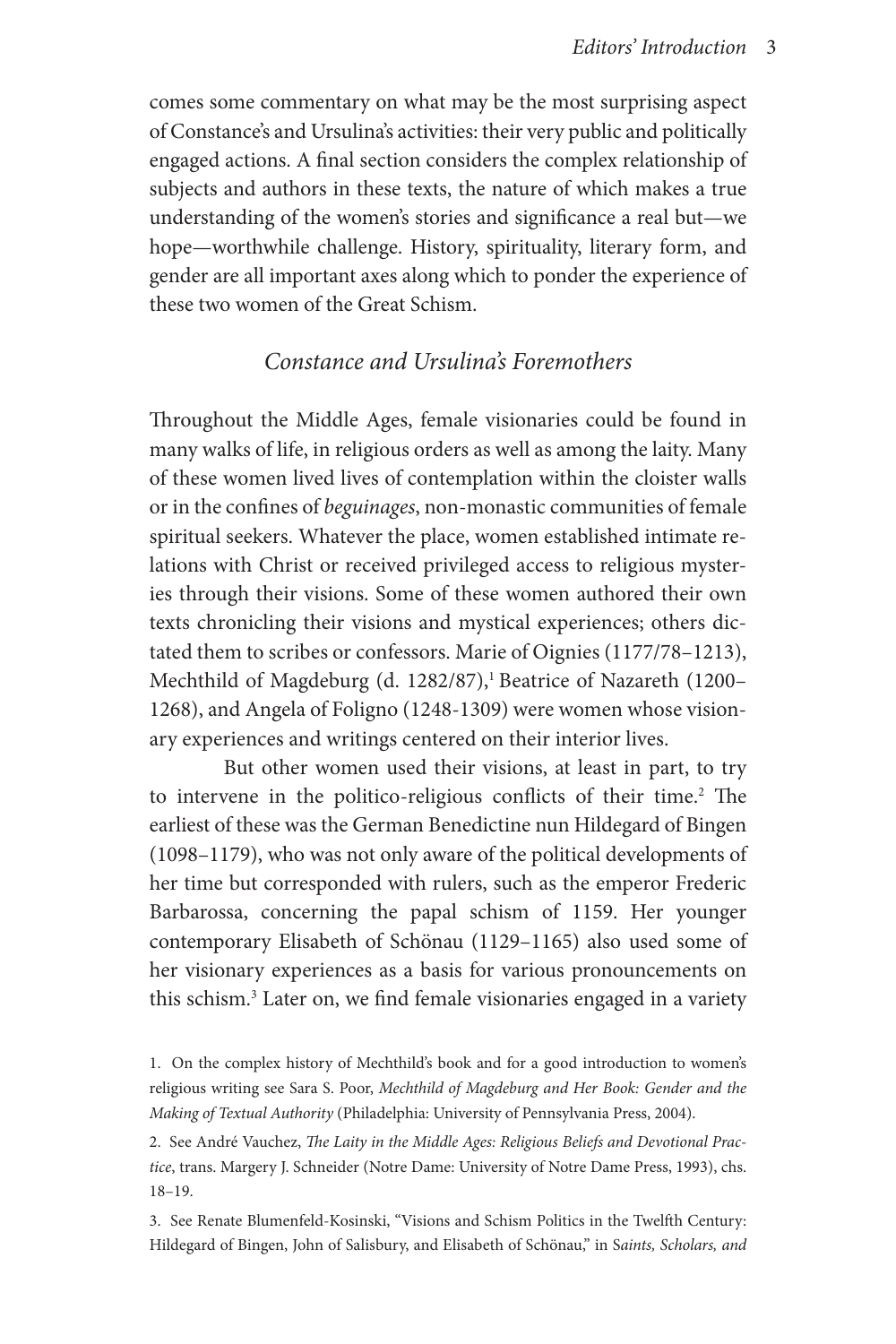part of the library of a priest from nearby Padua, apparently a member of the circle of the famed poet and humanist Petrarch, others of whom were also patrons of Montello, many of them mentioned in the 1420 chronicle.34 The chronicle mentions many books collected or copied by the monks of Montello, and in the very year Zanacchi wrote the *vita* of Ursulina, the leadership of the Carthusian order commanded four other Italian houses to return borrowed books to Montello.<sup>35</sup> Such tradition notwithstanding, Zanacchi at all appearances wrote with canonization of Ursulina in mind rather than humanist literary elegance and formal experimentation. But, like Raymond de Sabanac, he found his job of representing a holy woman more difficult than the apparent candor of the *vita* suggests. There are profound tensions in both these accounts of female holiness.

# *Women, Visions, and Politics*

When Constance and Ursulina began their "political" careers, they inscribed themselves in a long tradition of women (and men) who had attempted to intervene in the politics of their time using their visionary authority.<sup>36</sup> From the Old Testament prophets to our fourteenth-century protagonists, visionaries throughout the centuries had relied on divine voices and revelations to guide them in their missions.37 These missions often involved questioning established authority, warning rulers of the consequences of their misdeeds, or supporting one side in a political conflict over another. Visions and auditions of this sort were often quite different from the "cultivated" monastic visions typical of much of the mystical visionary culture of the later Middle Ages.<sup>38</sup> They had a direct relevance to events of the

34. Luigi Pesce, "Filippo di Mézières e la Certosa del Montello," *Archivio veneto* ser. 5, no. 168, vol. 134 (1990), 5–44, esp. 30–33 and documents edited at 40–44; Antonio Rigon, "Amici padovani del Petrarca e il monastero di S. Maria della Riviera," *Studi petrarcheschi*  n.s. 6 (1989), 241–55 at 249–55.

35. *The Chartae of the Carthusian General Chapter: Paris, Bibliothèque Nationale MS Latin 10888, Part I, (ff. 1–157v)*, ed. Michael Sargent and James Hogg (Salzburg: Institut für Anglistik und Amerikanistik, Universität Salzburg, 1985), 151.

36. See the section on "Foremothers" above for examples of Constance and Ursulina's predecessors.

37. For a brief overview see Isabel Moreira, *Dreams, Visions, and Spiritual Authority in Merovingian Gaul* (Ithaca: Cornell University Press, 2000), part I.

38. For a typology of visions and the conditions of their production see Barbara Newman, "What Did it Mean to Say 'I Saw'? The Clash between Theory and Practice in Medieval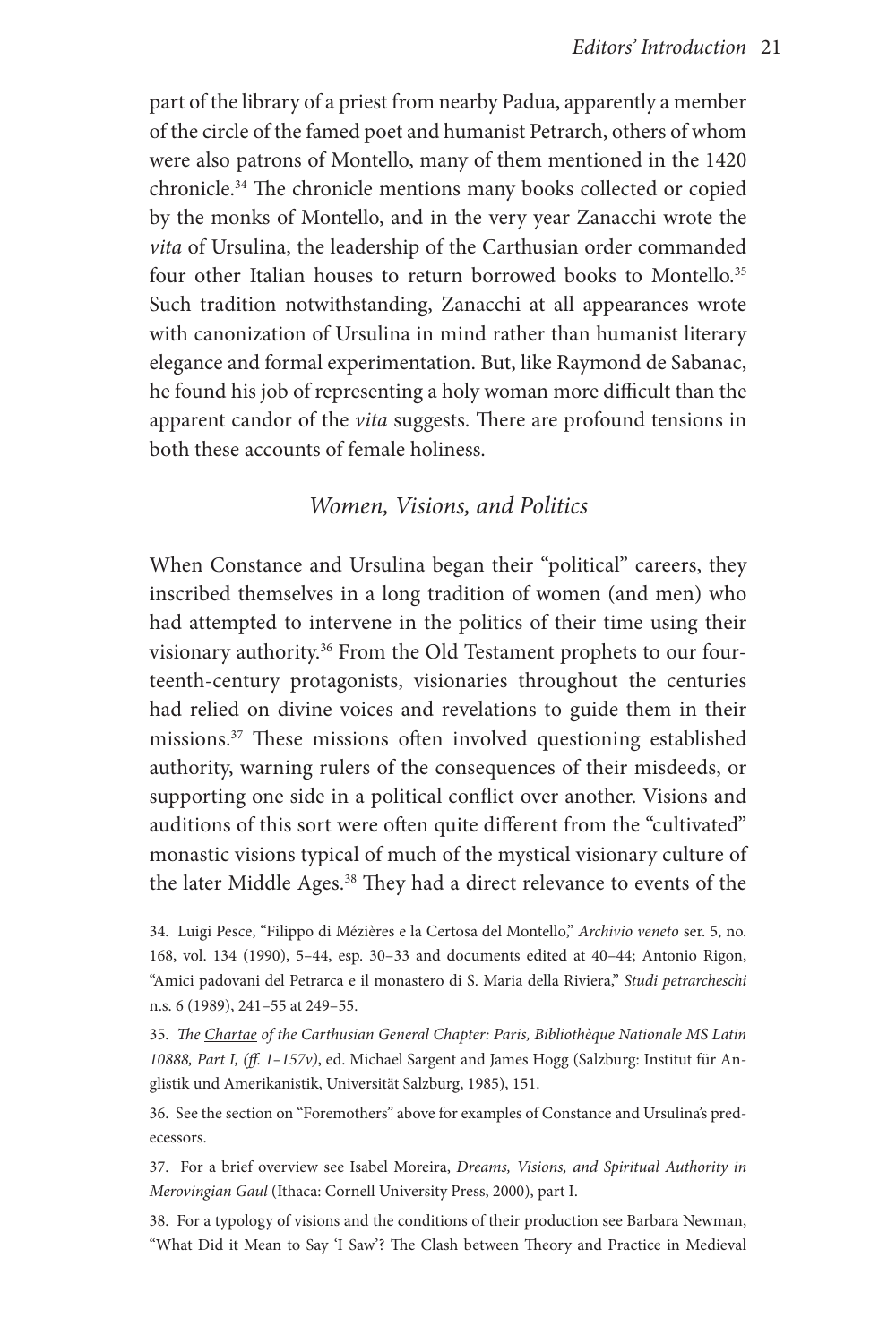time and often urged the visionary to some specific action. At the same time these visions often featured traditional elements centering on Christ's Passion or the Last Judgment. Constance and Ursulina both fit into these visionary patterns. Their political involvement resulted from divine commands but was complemented by visionary experiences that fit into more traditional patterns of hagiography and mystical writings.

Constance's *Revelations* move from the personal to the public rather quickly. Her first visions and auditions are concerned with her personal and spiritual life, but by 2.23 the voice begins speaking about the Count of Armagnac and his alleged treachery in seeking alliance with the English court, the enemies of France. By 2.42 the papal election of 1378 and the illegitimacy of the Avignon pope Clement VII take center stage. Constance insists repeatedly that these visions come to her unbidden but that nonetheless they must be revealed to a larger public (3.4). She is aware that these visions will cause her serious problems, especially with the clerical establishment in Toulouse. In a letter (3.3) she describes how the divine voice articulated the problems resulting from her visionary activity and her outspokenness. Constance's eventual imprisonment and disappearance eloquently testify to the risks she ran by becoming a political visionary.

Ursulina's case is quite different. Zanacchi wrote the *vita* long after her death, with a view to her canonization. Thus the first account of visions we find in the *vita* is a set piece of hagiography: her parents learn of their daughter's future birth and destiny through angels. At age nine Ursulina begins to share her visions and revelations with others. It is significant that the first vision recounted in any detail (sections 11– 12) is the one in which the Lord tells her to go to Avignon and rebuke the antipope Clement VII. Thus Zanacchi explicitly links Ursulina's visionary experience to her political mission. Further commands for Ursulina's diplomatic shuttle mission between the popes of Avignon and Rome are not uttered by a divine voice but come straight from the Roman pope Boniface IX, an important contrast with Constance's long series of orders given her by the divine voice. Unlike Constance, Ursulina has no visions of popes and cardinals burning in hell nor is her own spiritual life a subject for intense visionary experiences, at least within the framework of the *vita*.

Raymond de Sabanac and Simone Zanacchi thus show us two different ways of integrating visions and politics. Raymond transcribes

Visionary Culture," *Speculum* 80 (2005), 1–43.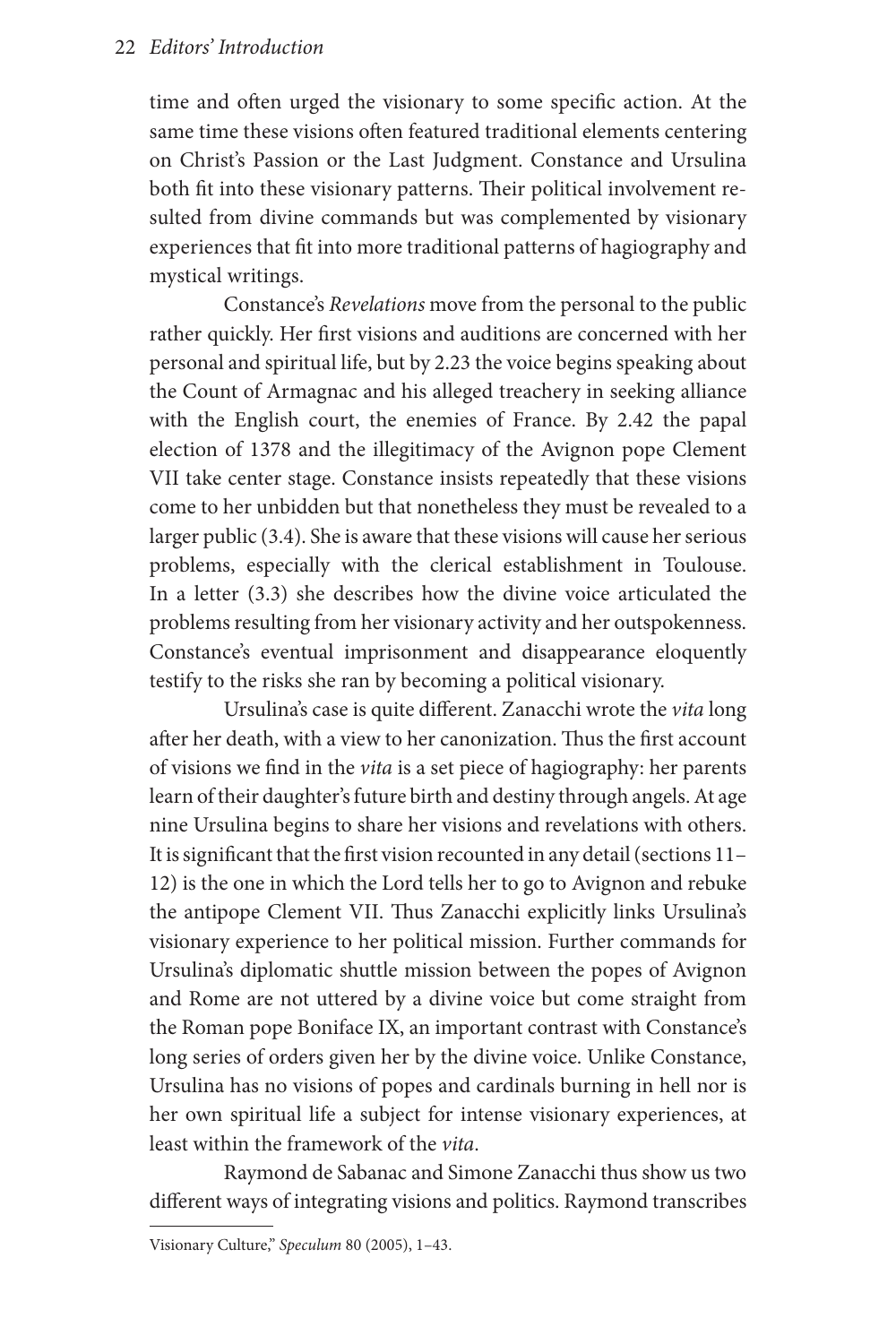Constance's visions as they happen; the text is not very tightly structured and shows his confusion and misgivings when faced with the visionary outbursts of this passionately engaged woman. Simone's carefully organized text highlights one of Ursulina's visionary experiences, the one that legitimizes her future actions. Both women were divinely inspired to work for an end of the Great Schism but neither of them succeeded: like the Old Testament prophets, who could serve as their models, they were finally no more than two of the many voices crying in the wilderness of a Church rent in two.

Because we know so much more about Ursulina's biography, though, we can speculate from Zanacchi's account that the tiny saint's involvement in the high drama of pan-European ecclesiastical politics had an echo at home in Italy.<sup>39</sup> Zanacchi provides a few tantalizing hints of his subject's place in local and regional politics. The overlord of Parma in Ursulina's early years was Gian Galeazzo Visconti, the duke of Milan.<sup>40</sup> After her second journeys to Avignon and Parma, Ursulina goes "at divine command" to meet the duke, who first scorns her but is ultimately won over; Ursulina commends him in particular to "the defense of the Catholic faith," that is, the Roman papal cause, and tells him not to interfere in matters of religious dogma (section 29). The precise nature of Ursulina's concerns, expressed before her departure for the Holy Land in 1396, is not clear, but entanglement in local politics is evident in the series of events resulting in the exile during which she died. The dominion of the Visconti over Parma was interrupted by the death of Duke Gian Galeazzo in 1402. The main factions vying for control of the city were led by Ottobono Terzi and Pietro Rossi, with Ottobono seizing control in 1404. Zanacchi reports that he summoned Bertolina, Ursulina's mother, and told her to get out of town before a candle placed by the town bell burned down. The

39. See Luongo, *Saintly Politics* for a thorough discussion of the involvement of one saint, Catherine of Siena, in the complexities of Italian affairs; the remarks that follow are much indebted to Luongo's insistence on the importance of female religiosity in "the assumed male and secular cultural ground of late-medieval and Renaissance politics" (22). Alison Frazier argues that the production of a hagiographical compendium called the *Sanctuarium*, published in Milan ca. 1477, was in part politically motivated (*Possible Lives*, 101–67, passim).

40. On the political history of Parma in this era, see Bernini, *Storia di Parma*, 83–92; a more detailed account of the early fifteenth-century scene is Marco Gentile, *Terra e Poteri: Parma e il Parmense nel ducato visconteo all'inizio del Quattrocento* (Milan: Unicopli, 2001). We rely on both in the paragraphs that follow.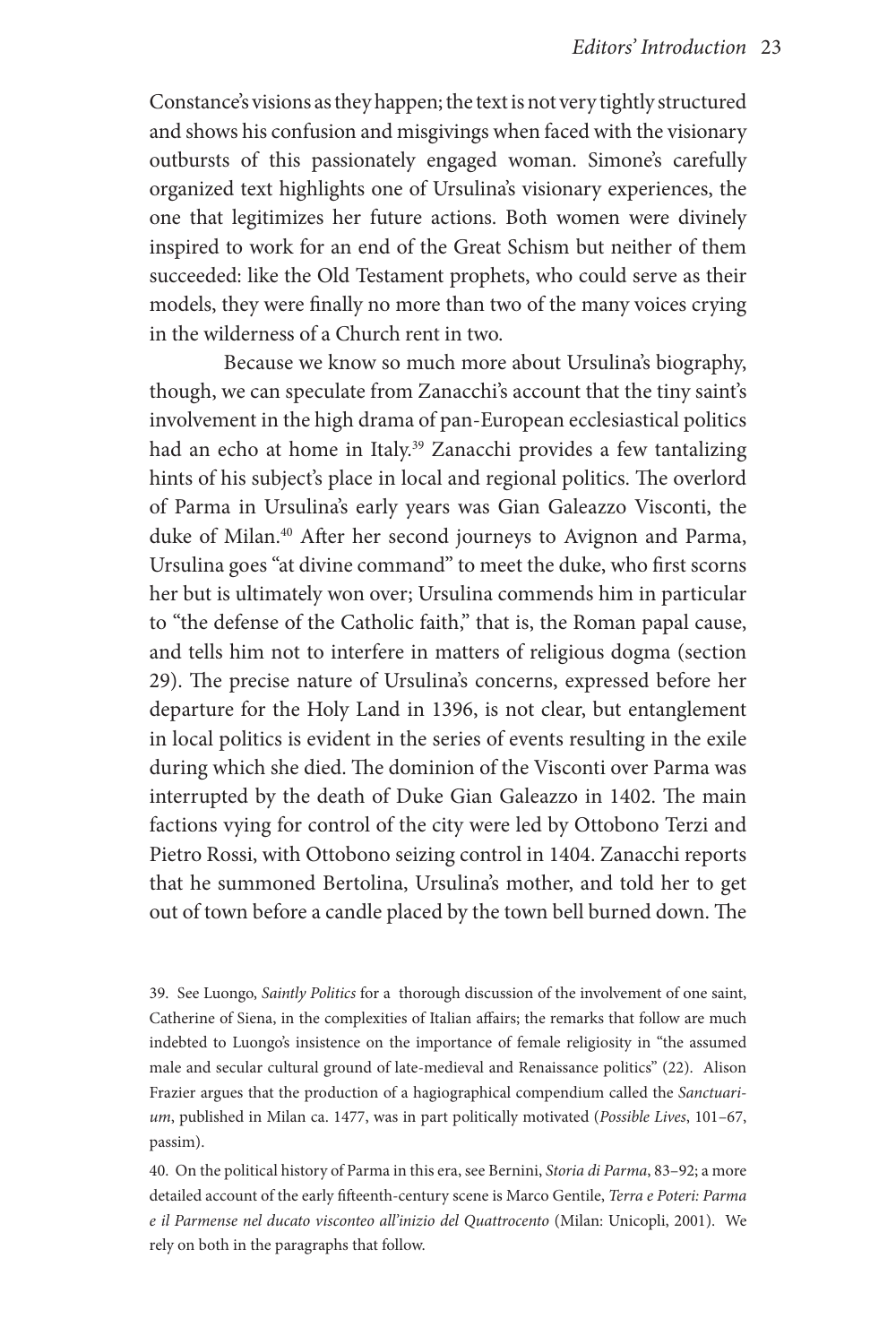party of exiles included Abbess Maristella of San Paolo, who was at Ursulina's side when she died (sections 34–35, 37).

There was apparently more to the story than what Zanacchi describes as exile, in the company of a local abbess, at the hands of a tyrant who was annoyed at Ursulina's peaceful meditative retirement in Parma. Earlier, the prior named "the great armor-bearer and commander" Gherardo Aldighieri as one of Ursulina's scribes (section 9). Gherardo stands out from the list of scholarly and clerical scribes: he was a condottiere, a successful soldier of fortune and indeed one of Parma's most famous soldiers. He had joined the party of Pietro Rossi but was captured and killed by the forces of Ottobono in 1403. Ottobono also attacked the nunneries of San Paolo and San Quintino,<sup>41</sup> suggesting that religion played a part in his strategy for domination. The departure of an abbess along with Ursulina and Bertolina was more than flight from aggression aimed at her house. Abbess Maristella was a member of the Aldighieri family, possibly Gherardo's sister;<sup>42</sup> she had first fled Parma, along with some of her community, into the safekeeping of Rossi allies.<sup>43</sup>

From these scraps of information, a few possibilities emerge. It is clear that Ursulina was involved in politics at least enough to advise the duke of Milan and suffer exile as a member of the party opposed to Ottobono. But Ursulina may have been more important than that. Zanacchi provides no details about Ursulina's activities between her return from the Holy Land and her exile from Parma, a period of eight or nine years. We might wonder if, in that period, her fame— Zanacchi's accounts of her holy work in Urbino, Venice, Bologna, and Verona suggests her company and advice were often sought out made her a spiritual guide or protector for some of Parma's powerful families, like those in other cities perpetually feuding and fighting in a complex series of alliances. Ursulina, it would appear, was strongly linked to the Aldighieri clan and, whether previously or subsequently is impossible to guess, to Pietro Rossi. When Ottobono told Bertolina to leave Parma, he may have wanted to further the spiritual aspect of

43. Dall'Acqua, "Il Monastero di San Paolo," 24.

<sup>41.</sup> Marzio Dall'Acqua, "Il Monastero di San Paolo," in *Il Monastero di San Paolo*, ed. Dall'Acqua (Parma: Franco Maria Ricci, 1990), 24 and, on San Quintino, Italo Dall'Aglio, *La Diocesi di Parma*, 2 vols. (Parma: Scuola Tipografica Benedettina, 1966), 1:180.

<sup>42.</sup> Affò, *Vita della Beata Orsolina*, 40–43 and notes, which reproduce contemporary documents referring to "domne Maristelle de Adhigheriis abbatisse monasterii Sancti Pauli Parmensis"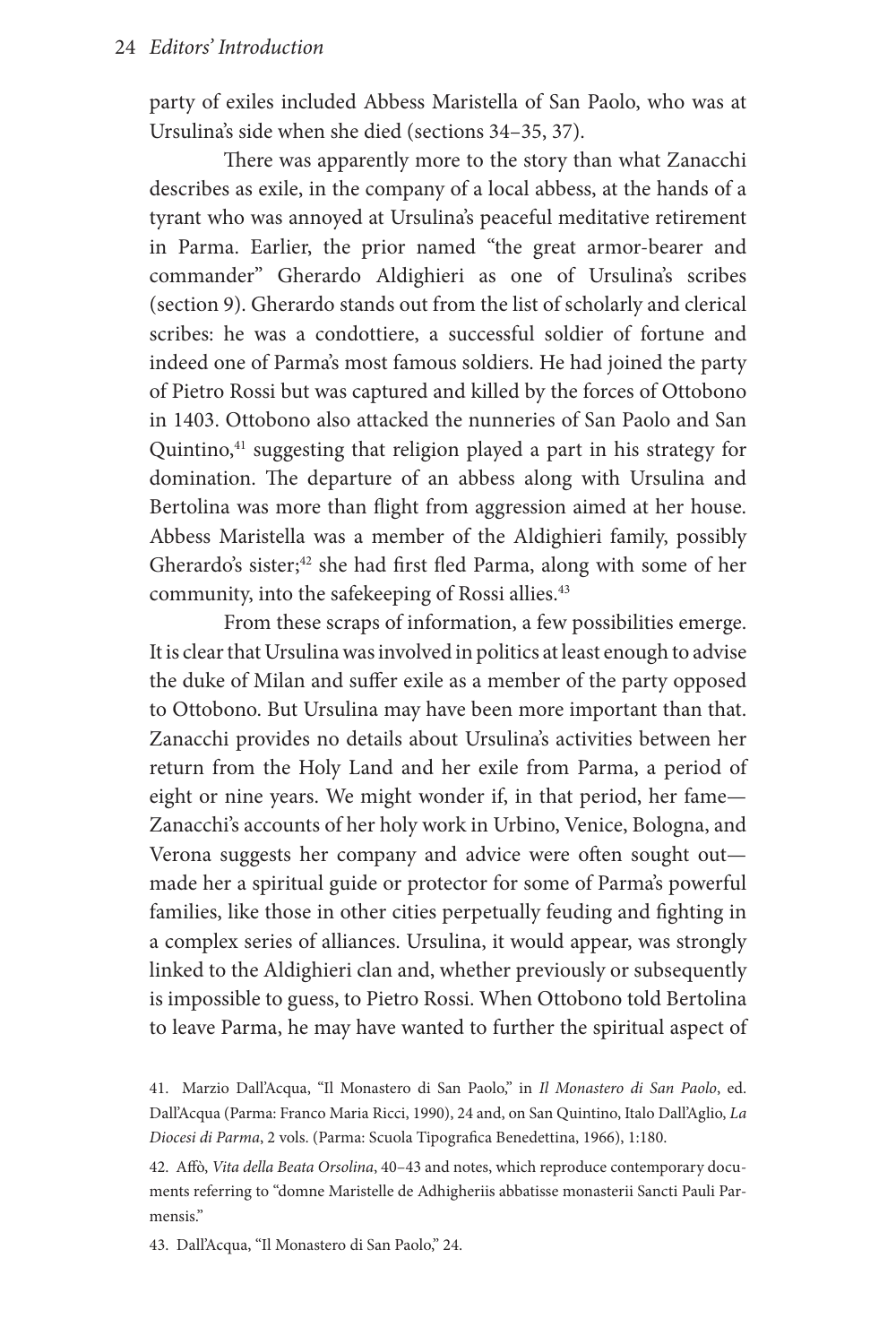his campaign by removing a religious figure hostile to his interests and was perhaps intimidated enough by her reputation to give the order to her mother instead of the fearless Ursulina.

Such a position of political importance also adds a new dimension to the return of Ursulina's body to Parma. If she died in 1408, as is most likely,<sup>44</sup> then the homecoming a year and a half later would have come on the heels of the assassination of Ottobono in 1409. The return of Ursulina was part of a normalization of affairs after the brief dominion of Ottobono (whose enemies mutilated his body). It was also an element in the revival of the monastery of San Quintino, also the target of Ottobono's wrath, its goods taken and its inhabitants expelled. Although Visconti influence over Parma was restored, the Rossi family thrived in the fifteenth century, even amid changes of overlordship.45 In death, then, Ursulina was not only a holy visionary but also, we propose, a symbol of the restoration of political and religious order in early fifteenth-century Parma. Finally, it is even possible that Zanacchi's reluctance to relate Ursulina's visions had some political motivation. Duke Galezzo Maria Sforza succeeded his father as duke of Milan in 1466, and his insouciance led to renewed struggles for influence in Parma among four families, two of whom were the Rossi, the former allies of Ursulina's scribe Gherardo Aldighieri, and the Sanvitale, of whom Zanacchi's patron Abbess Magdalena of San Quintino was a member. Factional troubles were still abroad when Zanacchi completed his commission in 1472; only a few years earlier a local writer had written that there was no love or charity in Parma and that cruelty reigned there.<sup>46</sup> Maybe Zanacchi (who was from Parma, after all) thought it wiser not to give detailed accounts of heavenly revelations dictated to the one-time ally of a faction that was, as he wrote, at odds with the family of his patron abbess. Like Raymond de Sabanac, Zanacchi found his job of representing a holy woman more difficult than the apparent candor of the *vita* suggests. And there are even more profound tensions in both these accounts of female holiness.

44. See above, note 29.

46. Bernini, *Storia di Parma*, 92.

<sup>45.</sup> Bernini, *Storia di Parma*, 85–95, passim. Maristella's difficulties on her return to San Paolo probably explain why Ursulina's body was not taken there; another abbess had been elected in her absence and a long legal battle to regain her office ensued (Affo, *Vita della Beata Orsolina*, 41, n1).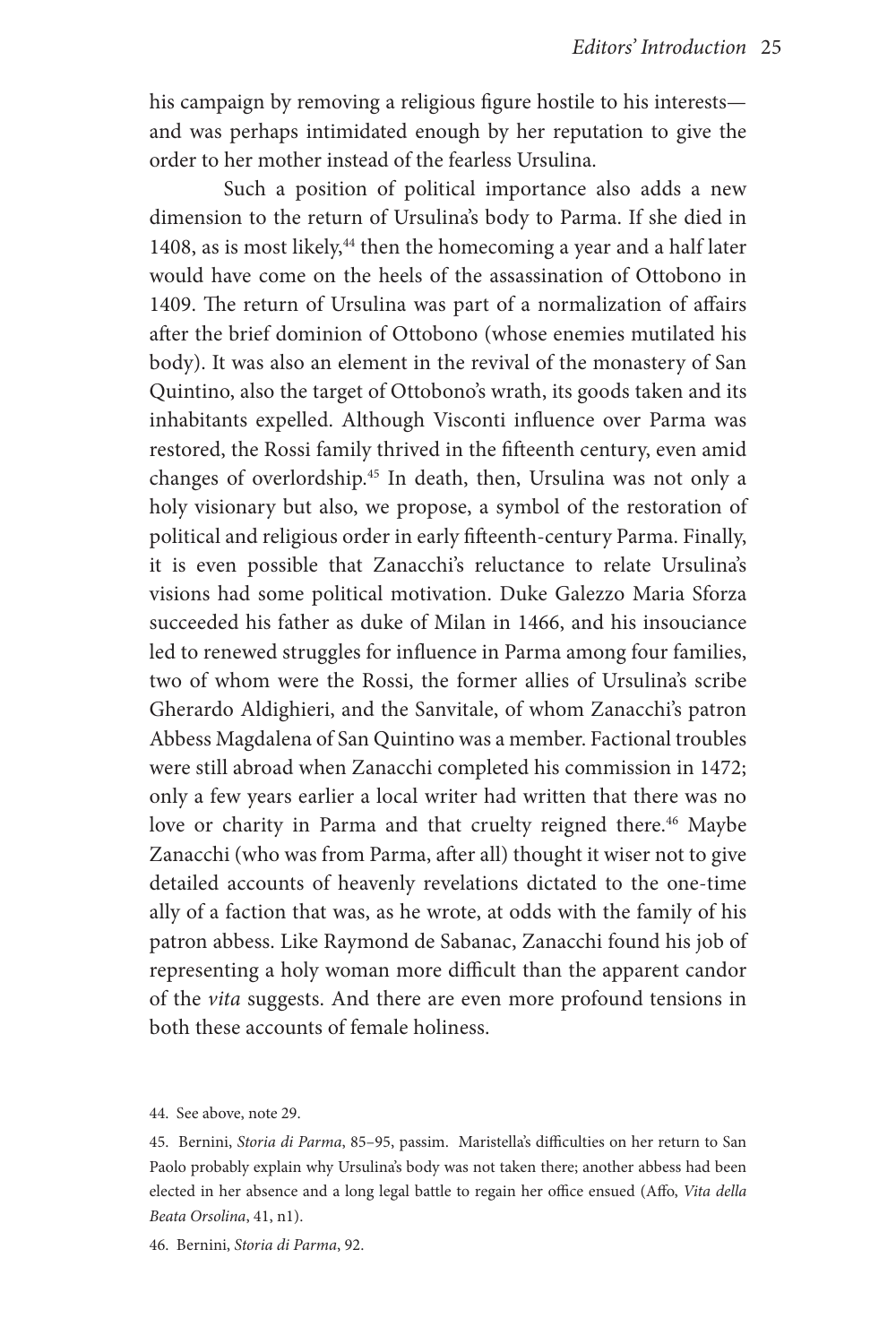## *Part 2*

## 1.

It all started when she was asleep in her bed one night and she had a vision of a hillside on which there was a multitude of dead people. And a voice said to her: "You should know that there will be a great mortality, but be strong and fear nothing that you may see or hear." A short time later her husband died.

## 2.

One night, after her husband's death, she was reflecting on her life which she thought she had spent badly as far as God was concerned; and she was thinking how she could serve God well, and how she could make up for all these past times when she fell asleep. And a voice told her: "Do not have any doubts, for you should know that you will place your children well and that you will leave the world behind."

## 3.

Another time she meditated on the Passion of Jesus Christ and desired to feel the pains that he had borne for us in her body and suddenly she felt a great pain in her left arm. She fell asleep and a voice told her: "Do not fear, you will be healed."

## 4.

Another time around midnight she meditated how at this same time of night the son of God had been bound to the pillar. Then she knelt down in prayer and felt suddenly that someone was pulling on her right arm; and she felt such great pain that she thought she could never be cured of it. And she suffered such great pain that she could not sleep or find any relief, neither during the day nor the night. But one day she fell asleep and a voice said to her: "Ask me whatever you wish." And she answered: "Some relief and the salvation of my soul." And she felt that her arm was being stretched and when she woke up she felt greatly relieved. But she had not slept longer than it takes to say three Paternosters, for her confessor, briefly absent, had had barely enough time leave the room and return quickly to her.

## 5.

The third night after that, she could not pray as was her custom and complained to God, saying "Oh, my Lord God, do not abandon me!"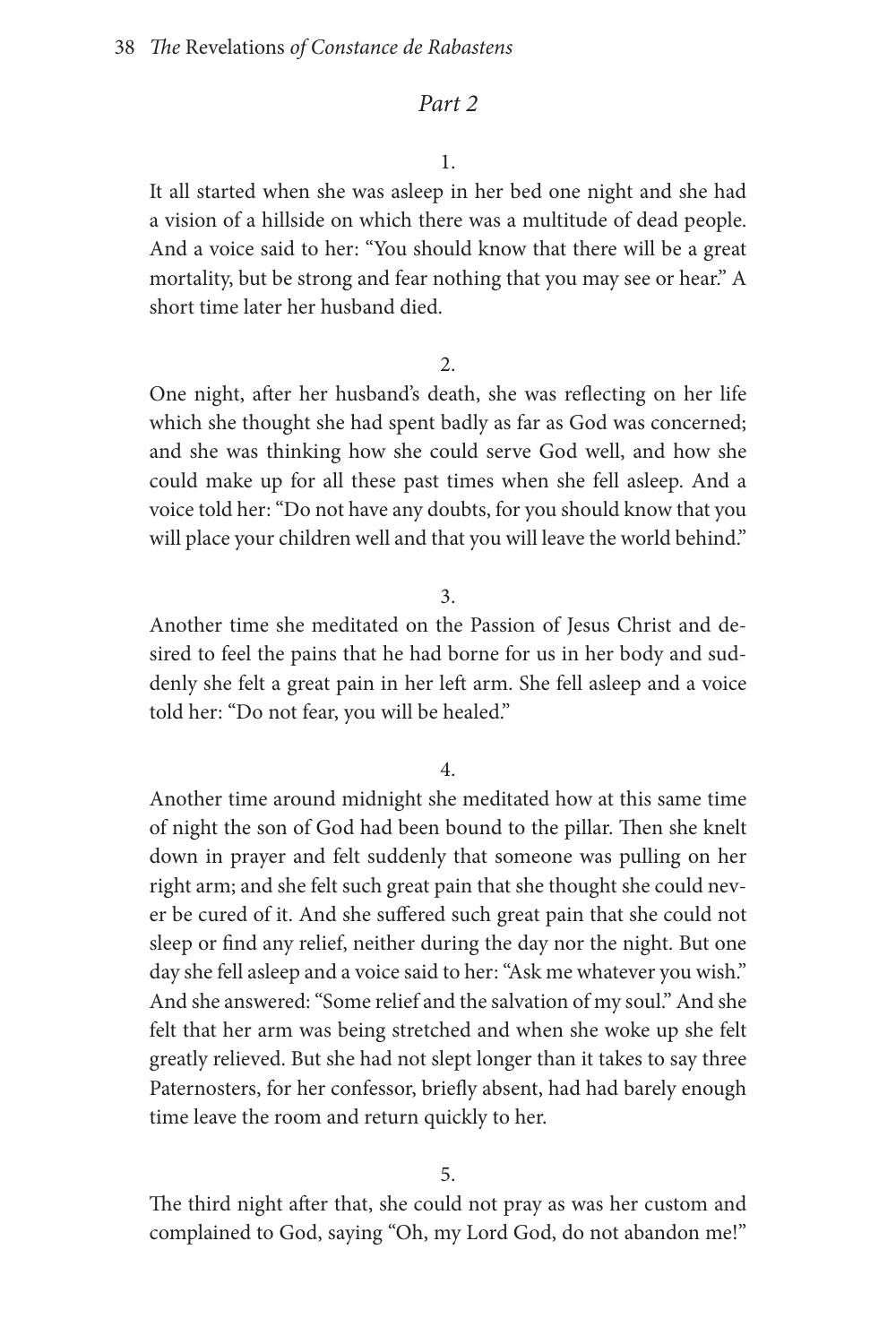And around […] she fell asleep and she had a vision of a man dressed in satin who said to her: "You should know that I am the one you have in your heart […], now you see me." And then he disappeared and she no longer saw him. He said: "Now you do not see me but you should know that I am always beside you, so do not ever again say: 'Lord, you have abandoned me.' Know that I have not left you and that I will never leave you, and that I pray to my father for you."

6.

Likewise, another night when she could not entreat God nor pray with great devotion nor even say her prayers, she complained to God. And toward dawn she fell asleep and heard a voice that said to her: "Do not fear, for your soul is in better condition than it was before, for your heart was in pain and did penance."

7.

Another time, one night after compline she was praying in her oratory and a black demon in the form of a cat appeared to her<sup>5</sup>; it was moving in front of her and all around her and bared its teeth as if it wanted to bite her. But in spite of all this she continued her prayer.

#### 8.

Another night after matins when she had said her prayers she fell asleep and saw two ships. In one of them there were many people, but there was no one to guide it and it was sinking. In the other one there was just herself and two other people, and the ship was skirting danger but a voice said not to be afraid, and it arrived in the harbor and was safe.

5. Compline is one of the "Hours": they are matins, lauds, prime, terce, sext, none, vespers, and compline, moments of the day set aside for recitation and contemplation. See John Harthan, *The Book of Hours* (New York: Thomas Y. Crowell, 1977). Starting around midnight and spaced at about three-hour intervals, the times assigned to the Hours are variable, depending on the season and other factors. These prayers were monastic in origin but by the later Middle Ages they were also often performed by pious lay people. The cat was often considered demonic and was also associated with heretics and witches who were thought to use cats in their ceremonies. For a striking image of the devil as a cat (being worshipped by heretics) see Wolfgang Behringer, "How Waldensians became Witches: Heretics and Their Journey to the Other World," in *Communicating with the Spirits*, ed. Gábor Klaniczay and Eva Pócs (Budapest and New York: CEU Press, 2005), 159.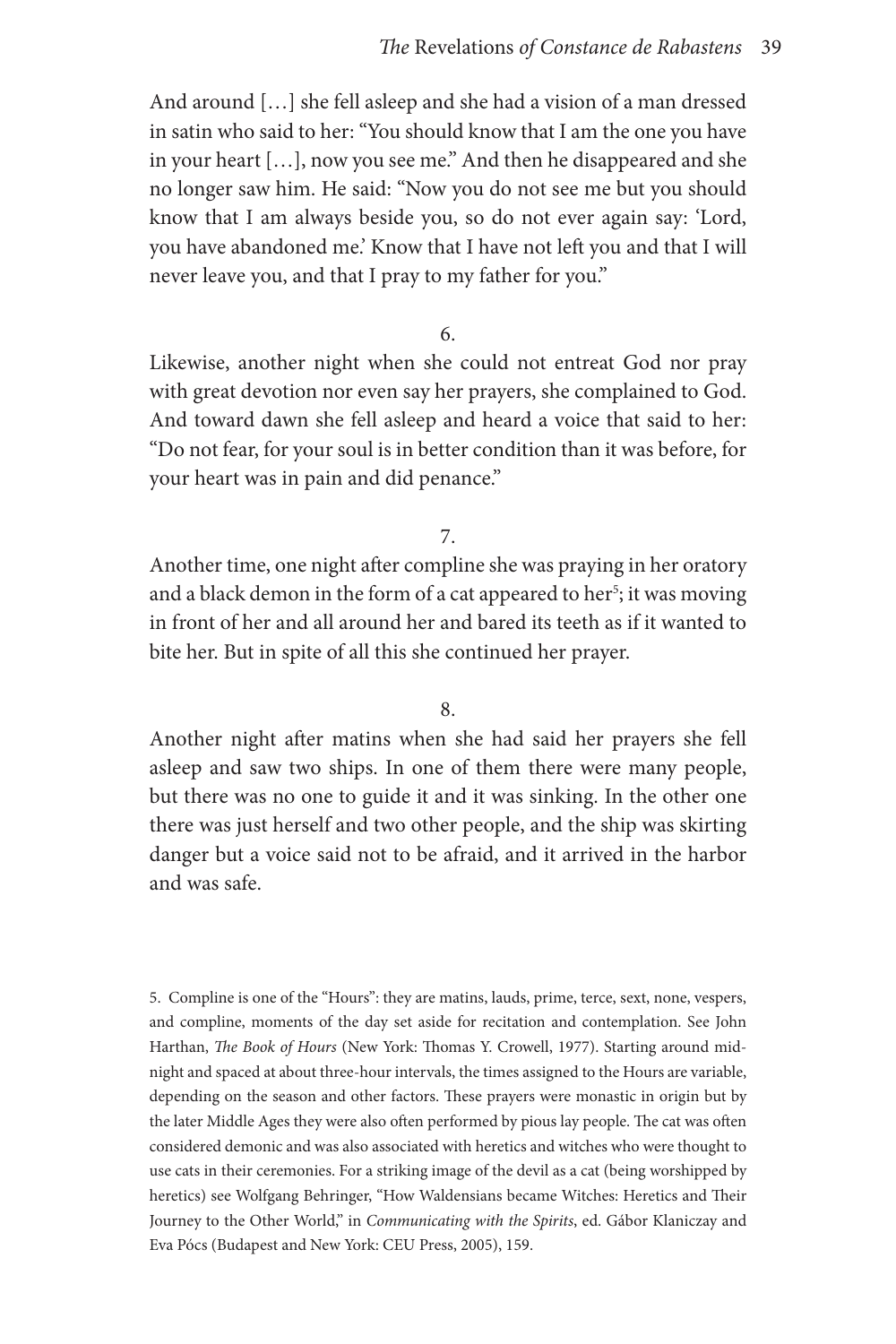#### 9.

Another night after she had said her prayers she fell asleep and had a vision of a young man who showed her a coffer filled with great splendors but which was rotten, old, and worn on the outside. He said to her: "Your body is just like this; outside it is ugly and worn out from penances but on the inside it is filled with great virtues." Right away she thought this was an illusion and turned to God saying: "Dear God, by your mercy, protect me from any illusion and deception by the demon."6

10.

On another day she went to the Friars Minor<sup>7</sup> and there was one devout friar who was afraid of her, since he had taken a vow of chastity and everything was still new to him; for which reason he told her that she had acted badly and that perhaps this time she would err but not recognize it, and he said many other things like this. Because of this she left very distressed, and the following night, after compline, she went up to her oratory and prayed to God crying copiously and asked Him to please protect her by His mercy.<sup>8</sup> Then she fell asleep and in a vision she saw six paupers who said to her: "Know that we are angels and that God has sent us to comfort you; do not be afraid but be certain that you will never err." And she had endured great torments of

6. Constance's body is thus the opposite of whitewashed sepulcher of Matthew 23:27, which is beautiful on the outside but inside full of "dead men's bones and uncleanness." This scene also shows that Constance fits the criteria of the discernment of spirits that Raymond laid out in the preface. Her humility makes her doubt the vision of the young man and appeal to God for guidance.

7. The term Friars Minor designates the Franciscans, the religious order founded by Saint Francis (1182–1226).

8. Weeping copiously is a sign of piety that became particularly popular with Marie d'Oignies (1177–1213) whose life was written by James of Vitry. In the fifteenth century Margery Kempe, an English woman who tried to imitate pious models like Marie, also wept constantly. On the spiritual background of this kind of behavior see Piroska Nagy, *Le don des larmes au Moyen Age. Un instrument spirituel en quête d'institution (Ve–XIIIe siècle)*  (Paris: Albin Michel, 2000). See also Geneviève Hasenohr, "*Lacrymae pondera vocis habent*. Typologie des larmes dans la littérature de spiritualité française des XIII-XVe siècles," *Le Moyen Français* 37 (1997), 45–63. Hasenohr shows that in the later Middle Ages the initially monastic ideal of shedding devotional and contritional tears was adapted for the laity through many pious treatises in the vernacular.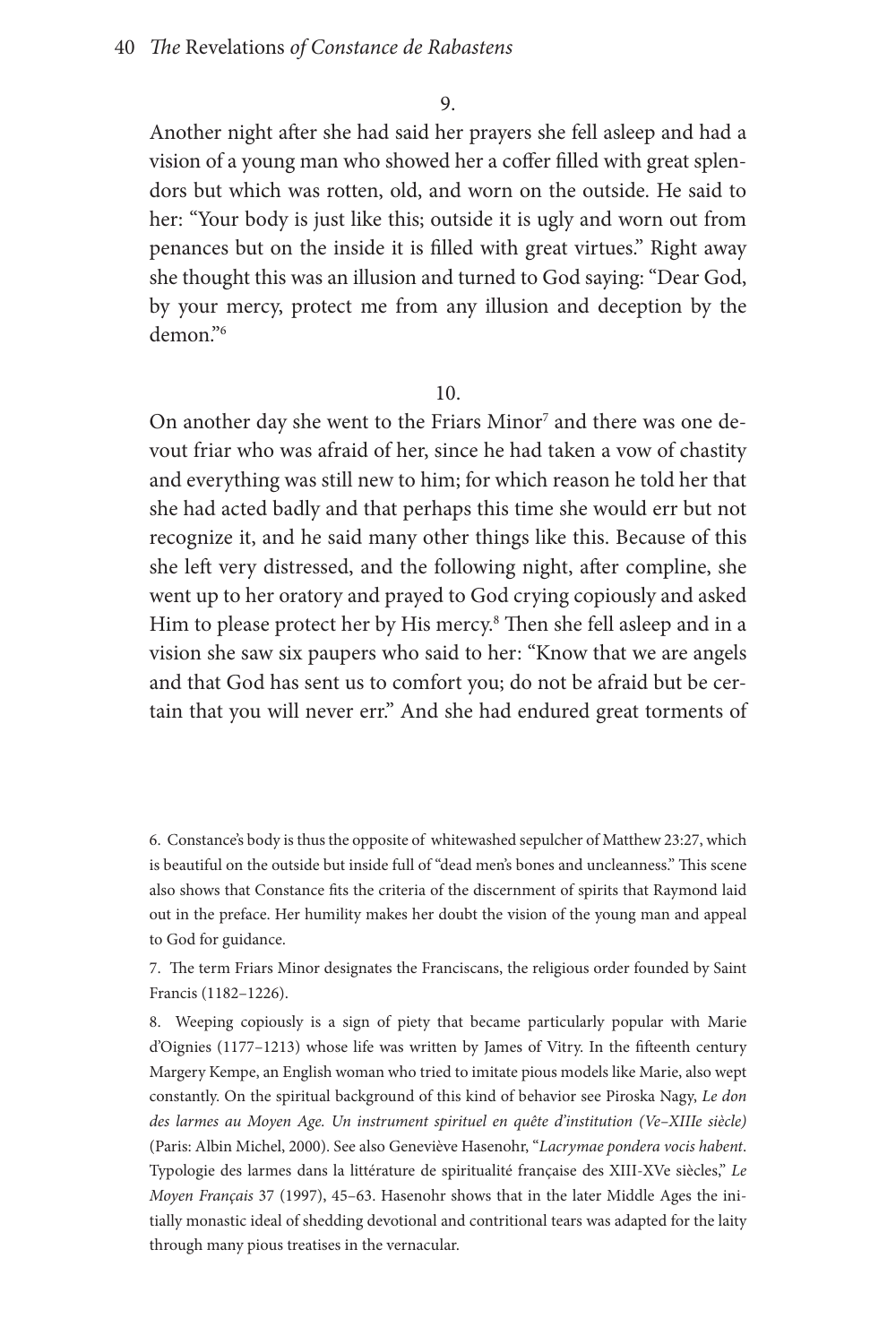sexual feelings for thirteen months, but after this moment she did not feel them any more than if she were dead.<sup>9</sup>

#### 11.

Another day she heard mass from her confessor and after the Paternoster she prayed to God saying: "Lord, give me a lesson, teach me what I should ask for." And she had a vision and a voice said to her: "Ask that wisdom may guide your words, your steps, and your glance."

#### 12.

On another day her confessor was chanting mass and when he elevated our Lord<sup>10</sup> she adored a little cross that was part of her rosary and some inspiration spoke to her spirit: "Kiss your hand so that you remember that you are dust and will return to dust. And henceforth wear this cross" And she did as she was told.

13.

Starting on another night when the sky was a deep red and everything seemed to be on fire, she prayed for three days and three nights while weeping copiously. And after matins when she had said her prayers she fell asleep and had a vision of a naked man who was covered only by a white cloak. His right side and arm were uncovered as was his head, and he held in his hand a large wooden cross and he was standing on a high hill. The hill and its sides as well as a great valley below were all filled with countless people. And on top of this hill there was a platform and the man stood in the middle with herself beside him and the man said: "I command that the earth open up and that those damned by my Father enter there." And then the earth trembled and all cried loudly: "Jesus Christ, have mercy on us." And no one entered [the earth]. And then the man said: "I command that the heavens open and that my Father descend with all the saints." And then everyone cried: "Lord, keep your word and descend immediately." But she saw nothing else.<sup>11</sup>

9. This encounter with the frightened Franciscan seems to signal the death of Constance's sexual self.

10. I.e., the Eucharist.

11. This vision of the Last Judgment is rather inconclusive. No one seems to be condemned to hell, but Constance does not see everyone enter heaven either. In medieval paintings usually roughly equal numbers of people descend into hell and are led to heaven. See for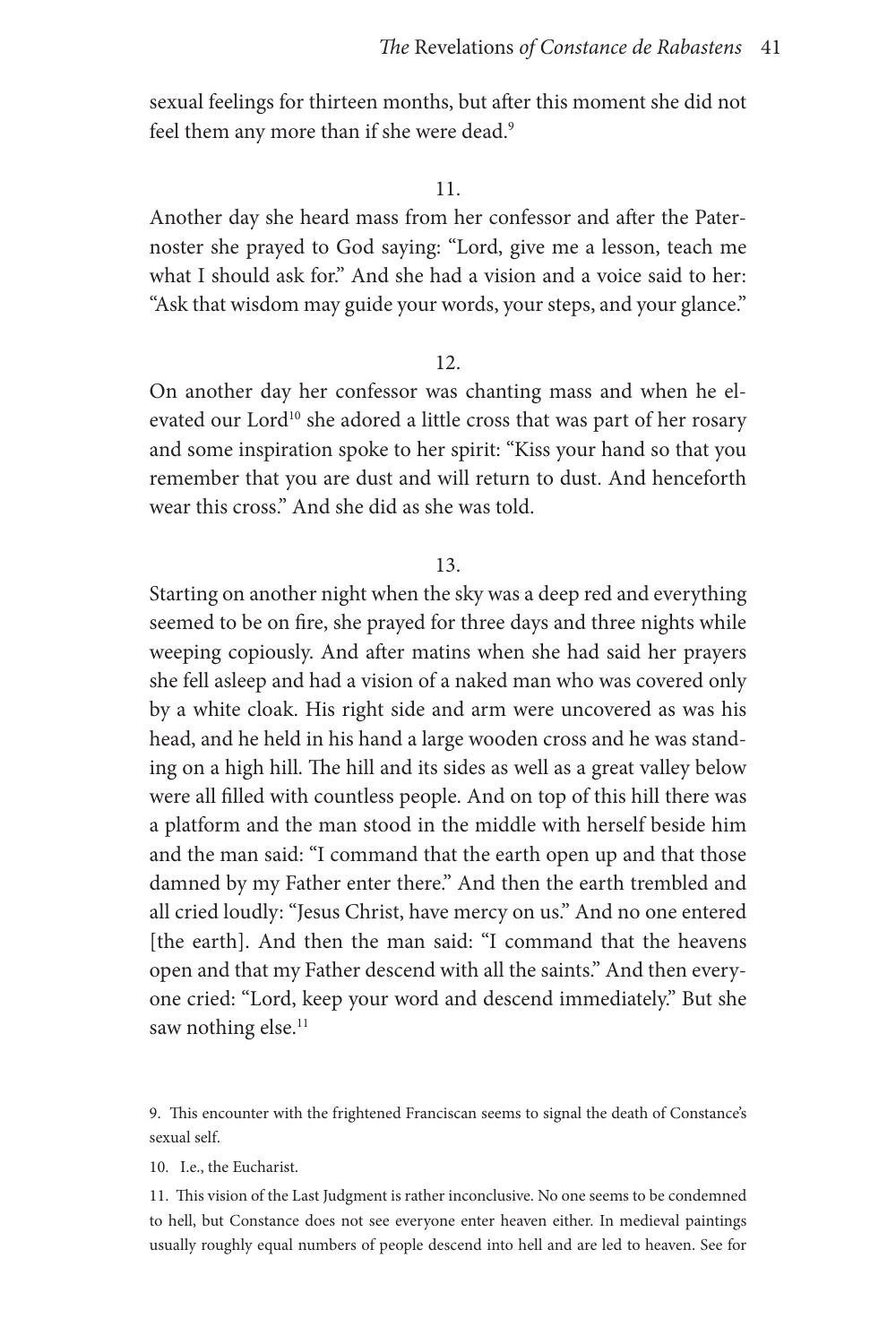# *Life of the Blessed Ursulina of Parma by Simone Zanacchi*

To the Reverend Mother in Christ Lady Magdalena Sanvitale, abbess of the Benedictine monastery of San Quintino in Parma, and to all the other nuns joyously serving their bridegroom Jesus Christ in that community, Brother Simone Zanacchi of Parma, useless servant of Christ and the unworthy prior of the Carthusian house of Saints Mary and Jerome at Montello near Treviso, offers shared hope for eternal life in the precious blood of the Immaculate Lamb.

1. There comes to mind, Reverend Mother, this declaration from the Holy Scriptures: "It is good to conceal a king's secret but honorable to reveal God's works."<sup>1</sup> Frequently reading over this idea on my heart's desk, $2$  I am inflamed by the ardor of your outstanding faith. For you have deigned to choose and compel me, lacking in eloquence and poor in both expression and knowledge, to produce something out of the poverty of my understanding in fulfillment of your holy desire. Therefore, I do what you have often asked: relate with my clumsy pen the life and customs of the blessed Ursulina of Parma, whatever I might discover locally in writing or hear from trustworthy people.<sup>3</sup> I seek not to offer loveliness of language but instead to convey the truth about Ursulina's life for you and the other nuns who live there in the monastery where her holy body rests in peace.4 As much as pious ardor calls me to satisfy fully your holy

1. The author quotes Tobit 12:7, from a speech in which the angel Raphael tells the virtuous Tobit and his son Tobias that they should proclaim the blessings God has granted them to reward their faithful merit. The reference anticipates three key themes of Ursulina's life: divine direction, saintly intervention, and recompense for good works.

2. The use of various parts of the body as metaphors for objects or ideas was even more frequent in the later Middle Ages than in our own times. The heart, in particular, can be almost anything, metaphorically.

3. Zanacchi, then, will rely on written documentation available in and around Parma plus oral tradition he considers reliable. He is likely to have had few if any firsthand accounts, since he wrote over sixty years after Ursulina's death. See also section 2 and section 7.

4. The writing of a saint's biography or *vita* ("life") was part of the process of having a person declared a saint by the papacy in the Middle Ages. Abbess Magdalena evidently wanted to have Ursulina, whose body was buried in her convent, declared a saint. To hold the relics of a recognized saint would increase the spiritual reputation and authority of the community. It could also bring material advantage in the form of pilgrims who, attracted to worship at the tomb of a holy person, often made contributions to the institution where it lay.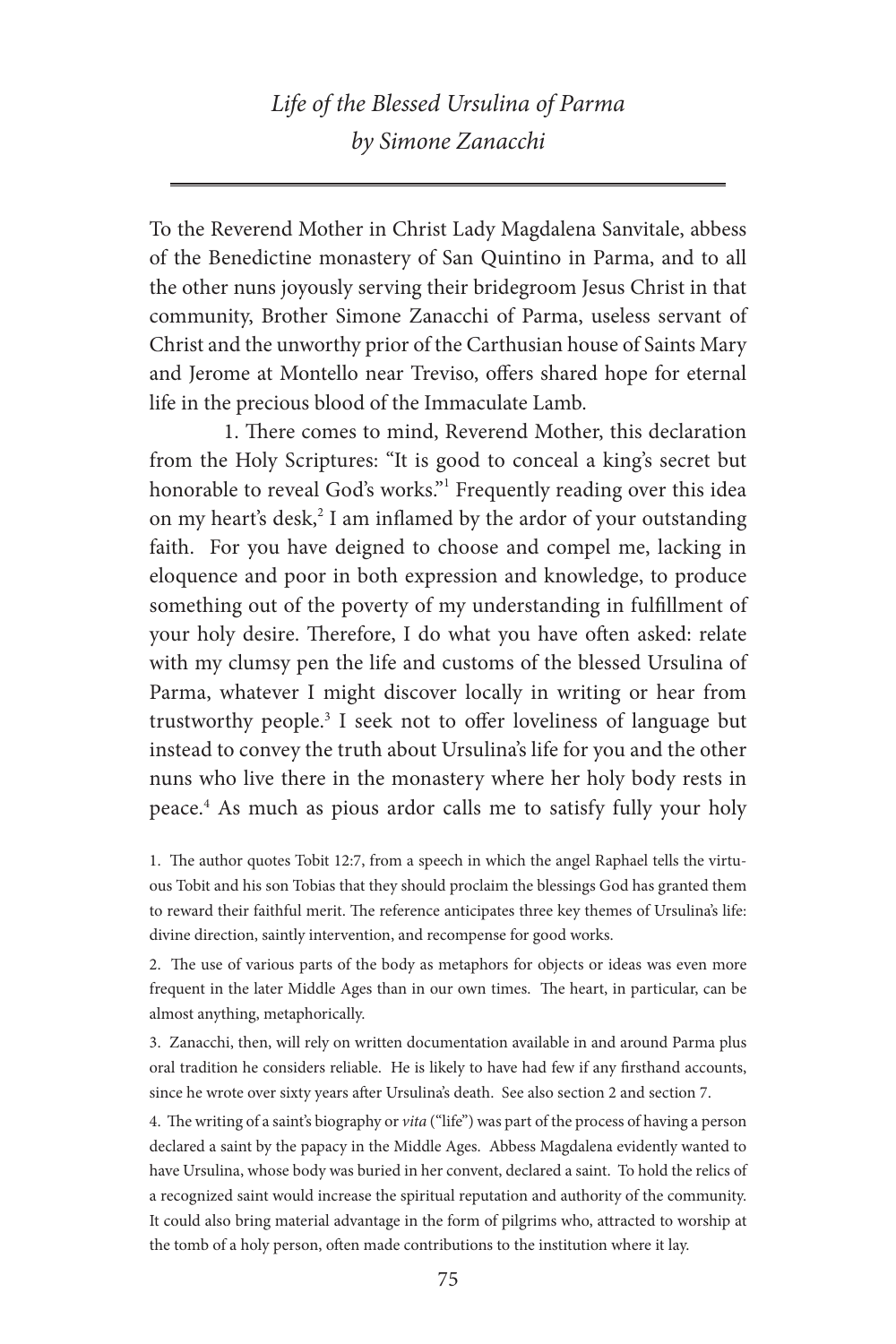desire in this undertaking, to an equal degree the assorted labors, cares, and business arising from the office of prior with which I have been honored keep me from complying as I want. For the merits of my own life are not sufficient that I am confident in my ability to grasp worthily in mind and soul the deeds and life of so outstanding a virgin. It happens that on this subject men of faithful life and outstanding knowledge and eloquence have gathered up much material for this purpose from here and there, and following on the streams of their exuberant eloquence, I would for good reason be marked by presumptuousness if I tried to introduce a few more drops except that the faithfulness of your prayers—along with your pledge that my account (which I gathered together, with great difficulty, from numerous books in Latin and vernacular tongues), howsoever it emerges, will be accepted and you will consider it as a comfort for the people of this region—incites me to this labor.<sup>5</sup> But if by chance I offer anything here less carefully than I should, I pray that either you piously remove the offending matter or preserve it with the pardon of patience, seeking faith and love in my writing rather than charm.

2. Therefore, most beloved Mother in Christ, and you highly devout mothers, all together a singular exemplar of religion, inspired by your celestial prayers I will take up the task you command according to the power of my small talent. I make known, albeit in rustic style, to you, who know truth, the scattered material taken from others, seeing as they failed to set down things heard rather than experienced.<sup>6</sup> I am afraid and judge myself unworthy to sound forth the life and merits of so very renowned a virgin with insipid elegance and ignorant style amidst the literary refinement of learned people, whom I beg to want the account itself more than they ponder our uncultured discourse.

5. Zanacchi, while continuing to declare that only his patrons' confidence and prayer on his behalf overcomes his sense of unworthiness to write about Ursulina, makes two additional points. First, there is much material about Ursulina already written in florid Latin and other languages. (None of these is known to have survived, although there were still some left in the late eighteenth century: see Affò, *Vita della Beata Orsolina*, 10, n. 1). Secondly, Ursulina's story is meant to console and perhaps inspire Christians in and around Parma. The extreme grammatical complexity of this sentence, in ironic counterpoint to authorial protestations of ignorance and unworthiness, is typical of hagiography. *Captatio benevolentiae*, the "reaching for kindness" addressed to readers, was also a rhetorical feature of letterwriting and works on prayer and meditation. Zanacchi continues to beg pardon for his poor style in learned and convoluted sentences in the next section, where the translation divides them for ease of comprehension.

6. Again, the author alludes to oral tradition as a source of his account.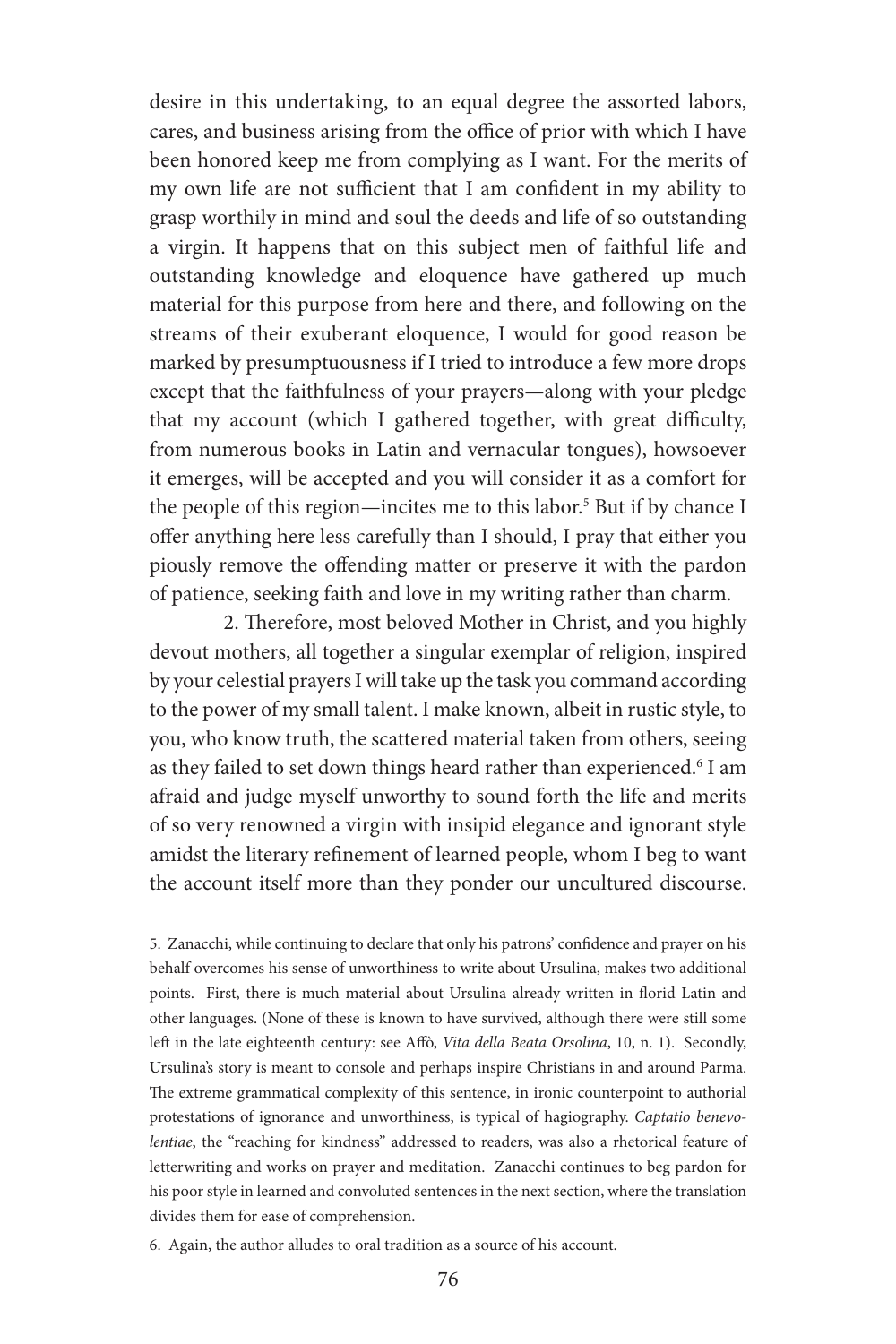Let them, I say, seek out my pious thoughts rather than my pen's dullness.7 I want them to know, too, that I, bound by your unceasing prayers, imposed on my shoulders a weight too great for them to bear. But the command was so forceful that I was unable to refuse what I did not want—and greatly feared. Moreover, although I know I am totally inadequate for and unworthy of such work owing to the paucity of my gifts, nevertheless I am equally compelled by great devotion to this same most famed virgin I know I have sustained for a long while. Putting aside fear and supported by great hope, I will make myself ready. Finally, encouraged by your prayers and the intercessions of the holy virgin Ursulina herself and protected in the highest degree by certain hope, I will fit my talent to this little work as much as I am able. If by chance I say too little or keep superfluously silent about whatever the greatness of this kindly virgin appears to demand, then please, good mothers, pardon my ignorance. I will have one concern above all: to touch on many things briefly, lest prolix detail incites boredom in readers and hearers.8 Trusting in the grace of the Holy Spirit, I shall begin.

3. There was a most righteous man named Pietro, who walked in all goodness before God and men. He was a native of that golden city called Parma, outstanding among other Italian towns for both nobility and antiquity. Although out of zeal for chastity Pietro had shunned marriage after his first wedding and instead committed himself (insofar as he was able) to constant prayer to the Lord, $9$  one day as he prayed to the Lord in deep concentration of heart and mind a command came from the heavens, saying, "Pietro, take Bertolina as your wife." When he had married his first wife, this Bertolina, who was afterward his second

<sup>7.</sup> The wise people from whom the author seeks pardon are female (*quas*): the compliment is to the nuns of San Quintino and other female readers.

<sup>8.</sup> Zanacchi stresses that he anticipates a wide and mixed audience for his portrait of Ursulina, one that might learn of her life by means of his account, but not necessarily through *reading* it. That is, he imagines all or part of his text might be read, after translation into everyday dialect, to the illiterate or those who cannot read Latin.

<sup>9.</sup> The phrase *ut poterat*, "insofar as he was able," suggests that the widowed Pietro was obliged to work for a living in one of the many occupations associated with late-medieval urban life. The father-to-be of Ursulina was not of extraordinary wealth or birth, or else the author, in keeping with traditions of hagiography, would say so. At the same time, Ursulina's travels suggest some measure of familial financial resources. Pietro, then, was likely of the prosperous artisanal or merchant classes, as also suggested by the end of this section, where he obtains reassurance about Bertolina's lineage before marrying her.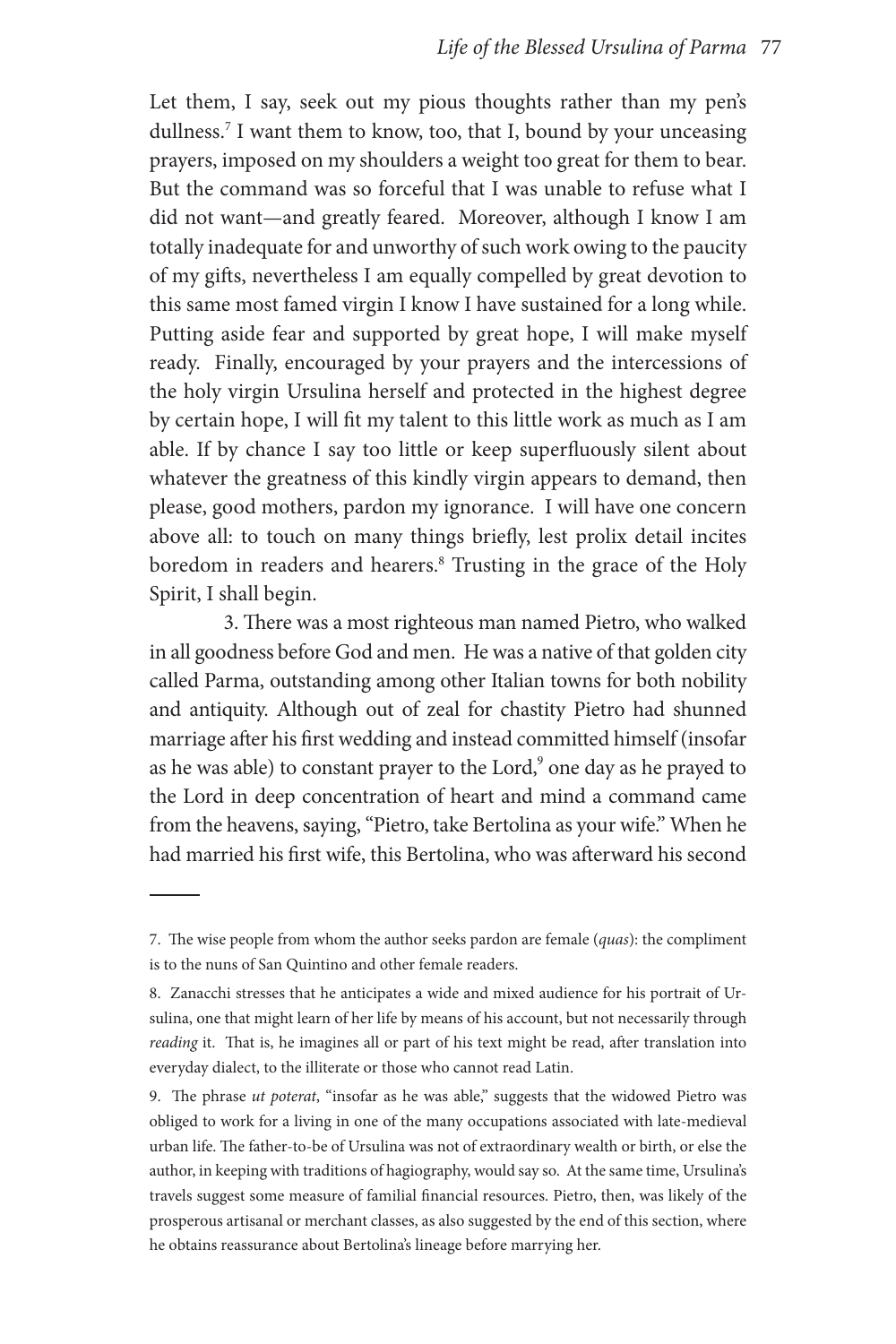wife, was in her mother's womb.<sup>10</sup> Pietro, stunned by the utterance and quite frightened, too, began to ponder anxiously concerning a command of this sort granted to him. More than a little uncertain and not knowing where to turn, especially since he had hitherto rejected such a marriage, finally he made up his mind and decided to obey divine will.<sup>11</sup> After painstaking and lengthy investigation, he found the said Bertolina, formerly unknown to him, and when he recognized her virtues and ancestry, he took her in marriage.

4. Bertolina, after many years of marriage and several daughters, was home alone one notable day, thinking with deep concentration about the vanities of this world, the briefness of human life, and also about heavenly glory and the happiness of blessed spirits. In a trance, meditating a long while on the uniqueness, sublimity, and greatness of the Trinity and compelled by the sweetness of her meditation, she burst forth in great cries, for the Holy Spirit had chosen her. That night, the same Holy Spirit informed Bertolina's husband Pietro in dreams that the most precious fruit of their marriage was to come forth from her. Two weeks later, it was revealed to Pietro as he slept that the bishop of the city told him he should stay with him. Pietro refused to do so out of consideration for his household and wife. Nevertheless, the bishop exhorted Pietro to do as he asked without misgivings. Pietro gave this reply: "I will go home and consult with my wife." Having given his promise to make a response to the bishop's plea, Pietro hastened home, and behold, he heard an angel calling him. When he told the curious angel about the bishop's request and that the bishop had accepted a respite of a month for Pietro's decision, the angel said to Pietro, "Satisfy the bishop with a reply in one year and a month." When that deadline had been agreed to by the bishop, the angel said to Pietro, "Your wife is pregnant now and will bear a daughter who will be greatly pleasing to God." "How do you know these things?" asked Pietro. "I am an angel, assigned to watch over you. Know that for five years your daughter will be incapable of any steady step, amidst great mystery, since the Lord will reveal

10. In late-medieval Italy, men tended to postpone first marriage, while women often married before age twenty: see David Herlihy, *Medieval Households* (Cambridge: Harvard University Press, 1985), 103–11, passim. Pietro was likely well into middle age if he had been widowed for a considerable period before marrying Bertolina. She, on the other hand, may have been in her teens.

11. Zanacchi stresses Pietro's reluctance to remarry with the verb *abiecere*, with its overtones of debasement, abandonment, and defeat.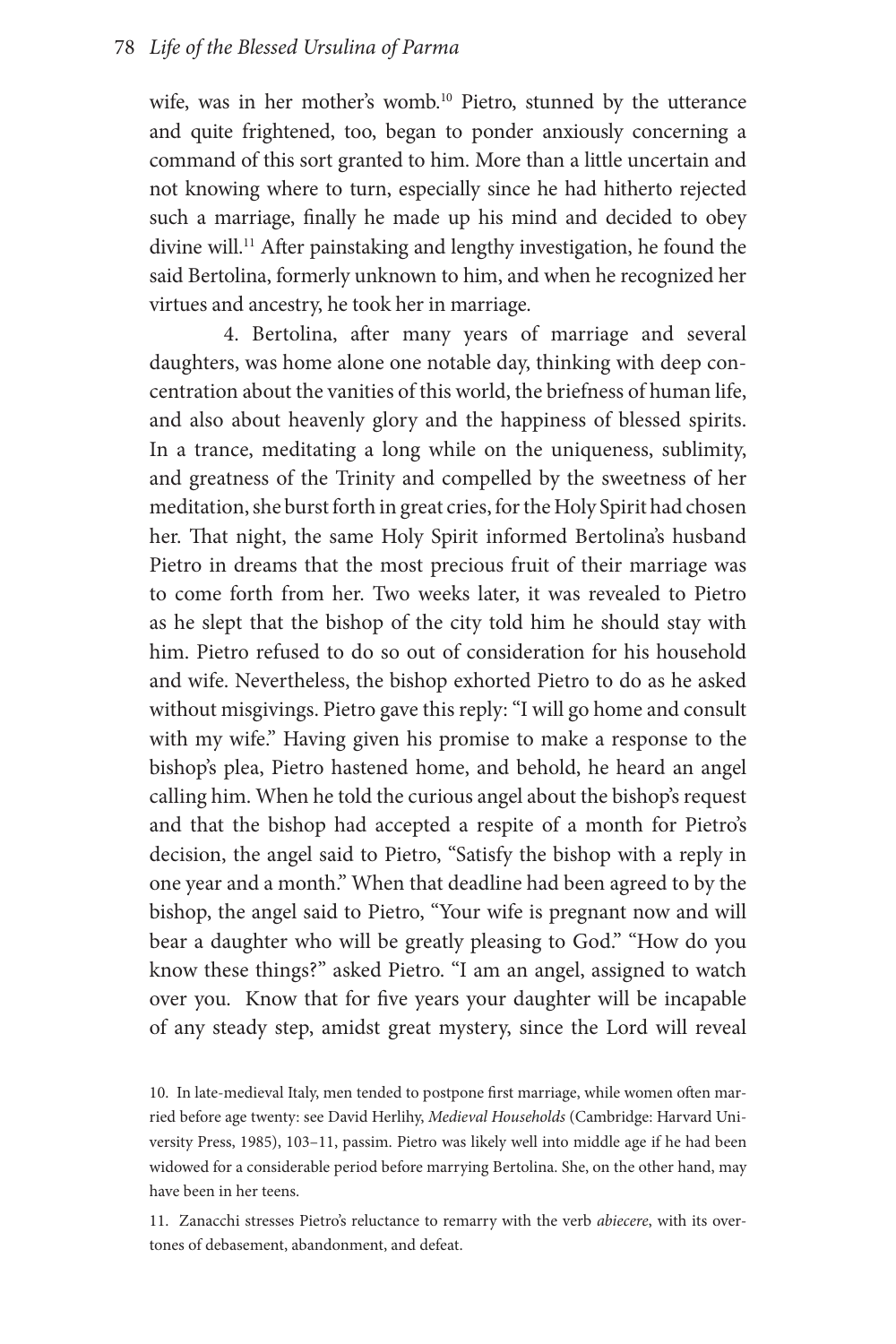many things to her. But in her sixth year, she will begin to walk; in her fifteenth year she will begin to talk and in her sixteenth she will walk perfectly and speak perfectly what the Lord will reveal to her." With these words, the angel vanished.<sup>12</sup> Awakened from his dream, Pietro thought intently about its meaning and indeed told Bertolina about it and other things afterward in their turn. Pietro lived a year and eight months after this dream-vision.<sup>13</sup>

5. In due course the blessed Ursulina was born of Bertolina, on the morning of May 14, 1375. Because of her mother's weakness, the blessed Ursulina had to feed at others' breasts, which she did willingly, except that she not only refused to suckle but even shrunk from the touch of a woman thought to be an adulteress.<sup>14</sup> That was a wonder, but more marvelous still was it that the other nurses who saw this were stunned and said, "Truly, if this little girl lives, she will be something great, for she already foretells things to come." Listen, I pray you, to what followed. In her fourth month, when she had not known how to speak before and would not again for many months afterward, Ursulina burst forth in a strong voice with these words: "O God, God my Father!" Hearing this, her mother was quite surprised and kept the utterance a secret in her heart's treasury. The baby girl had a sister, age four, who often saw two men standing by the blessed Ursulina's cradle, one each on the right and the left, dressed in extremely bright robes. The girls' mother tried to see if this was actually true by several tests. Rebuking her daughter, she said, "Are you asleep [when you see them]?" "No, I'm not sleeping," came the reply, "but when they go over to her, I lift up my head completely and I watch them in bright light—it's true what I say." Bertolina fell silent. Much later, she asked Ursulina about the two men. Ursulina said, "One of them was the blessed apostle Peter, whom God appointed as my teacher. The other never wanted to reveal his identity." But it can be believed in good faith that it was St. Paul or an angel sent by him. For just as in this

12. The hagiographer has shot this paragraph through with biblical echoes, the most evident being the conception of Isaac in the old age of his parents, Abraham and Sarah (Gn 17 and 21) and the Annunciation to Mary of the miraculous birth to come (Lk 1). It also recalls the story of Tobit, from whose story Zanacchi extracted a sort of epigraph for his *vita* in section 1: just as Ursulina will recover from her disabilities, Tobit is cured of blindness and experiences general good fortune in his old age.

13. See section 8, below, for an explanation of Pietro's vision.

14. This first miracle aside, Zanacchi's description offers another hint at the social and economic status of Ursulina's parents: they were members of an urban middle class in which wet-nursing was a common practice.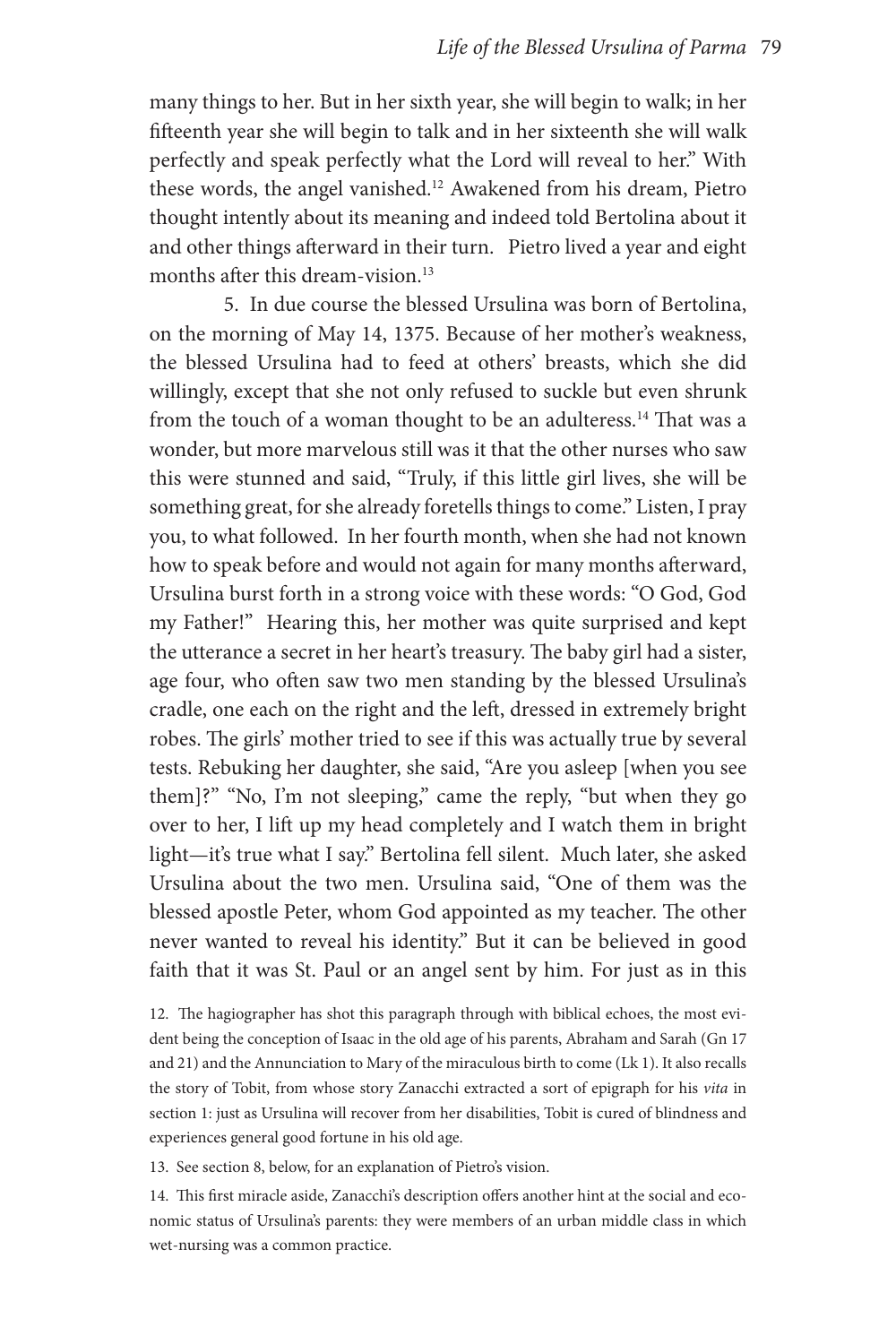mortal life the two were companions, so Paul would not be parted from Peter after death.<sup>15</sup>

6. At age four, the blessed Ursulina was not yet able to walk steadily, just as the angel had warned her father.<sup>16</sup> Her mother, in church one day and seized by divine inspiration, offered Ursulina to God on the altar of the blessed Peter Martyr, in the chapel of the Dominican friars.17 As soon as she touched that altar, Ursulina gained as sure and steady a step as her age would allow. One day, while she was a girl of six, she wandered here and there on the road near her house and lo, two men of venerable appearance, unknown to bystanders, moved close to the blessed virgin Ursulina and placed their hands on her head, saying, "This girl was chosen by God and reserved for a great miracle." From that time, the blessed virgin began to have marvelous visions. The first was on the first day of the year and concerned the end of the world and the resurrection of the dead.18 Ursulina also began to know God through her human understanding, all of which she experienced on her own and in silence. She was a stranger to all worldly desires, devoting herself mind and spirit and in all reverence to the Lord. Seeing this, her mother's neighbors said, "Truly your daughter is too proud and restrained. She never takes part in our conversation like other people." When her mother passed this along, Ursulina replied, "For what reason should I abandon the company of my Lord Jesus Christ and the saints on account of those women? Thus the Lord has called me, and I serve and follow Him."

7. When Ursulina reached her ninth year, remaining humble as time and place demanded, she began, by the action of grace, to make others sharers in her visions and revelations from God. She knew this meant she would give praise in all things and glory to God

15. Ursulina's two guardians, then, were St. Peter, the first bishop of Rome, that is, the first pope, appropriate for someone with Ursulina's destiny, and St. Paul, the great exponent of the budding cult of Christianity in the first century, who like Ursulina traveled extensively. 16. Reference to what we now call developmental delay, along with the adult Ursulina's tiny stature, suggest some childhood illness or disability, as foretold by the angel who visited her father. In any case, Ursulina was evidently an odd little girl.

17. St. Peter Martyr, a Dominican preacher and inquisitor, was assassinated in 1252 by heretics. His altar is a fitting place for the reception of Ursulina into God's service, since he was a fellow Italian and enemy of heterodoxy.

18. Perhaps because Ursulina is such an unusual figure, her biographer takes pains to make her first vision utterly in keeping with orthodox Christian teaching, just as her celestial guardians in infancy were founders of the Church. Orthodoxy is equally stressed in the next section.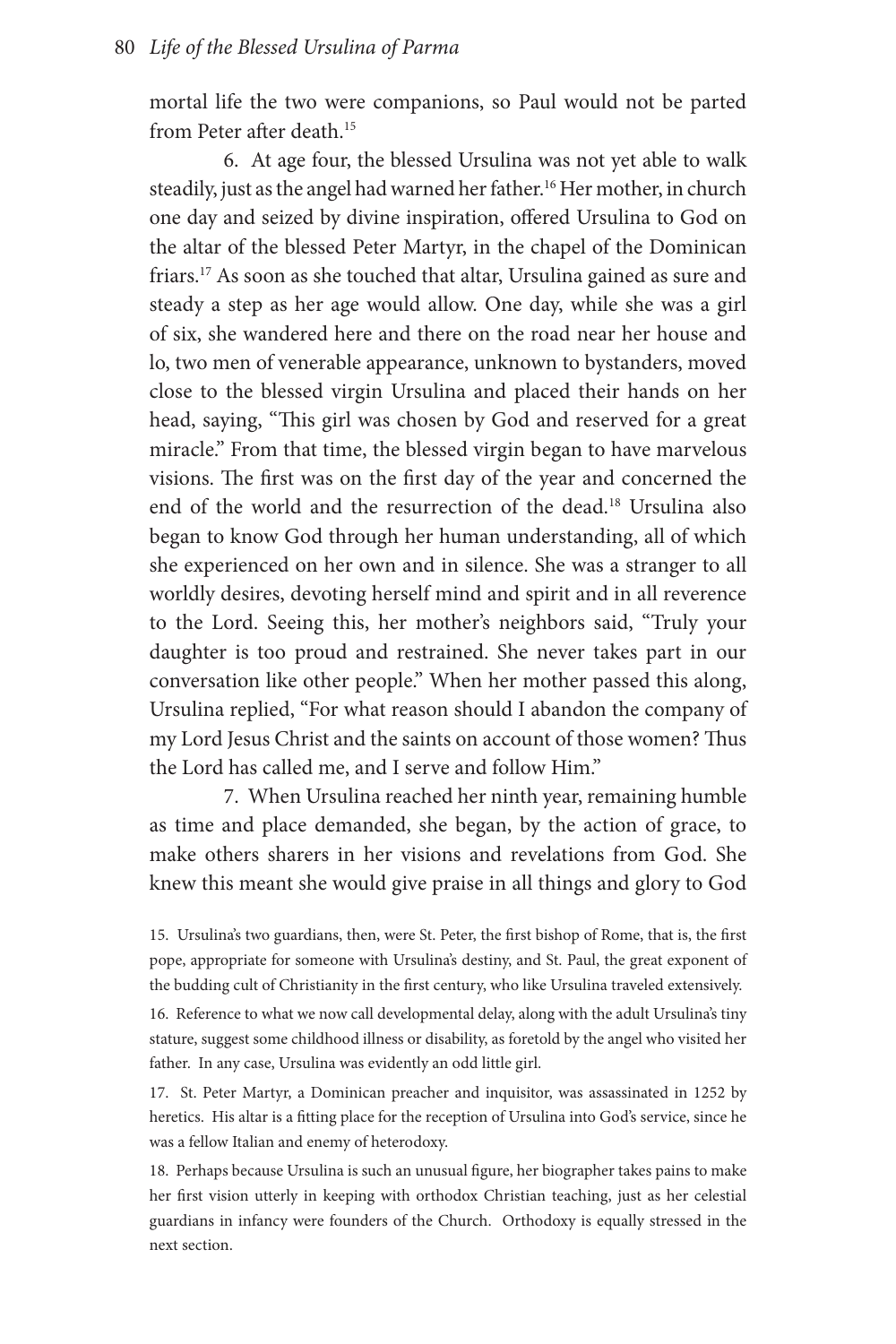and that consequently the power and great goodness of God would be celebrated and benefit accrue equally to her neighbors and others. However, she always presented herself humbly when telling people about her visions, saying, for instance, "A person saw this vision; determine what it is" or "I heard from someone, try to discern if it came from the Father, the Son, the Holy Spirit, or an angel or saint."19 Thenceforth God himself and our Lord Jesus Christ deemed it worthy to reveal many, many secrets and divine mysteries in succession as long as Ursulina lived, as the many volumes written about these revelations bear witness. I avow that I have seen and read them all with due reverence.<sup>20</sup> But so great was the blessed virgin Ursulina's humility and gentleness that she tried to make known what God had revealed to her with all restraint and as time and place demanded.

8. Knowing the divine will concerning what she was to do, Ursulina refused to listen to preachers' sacred public utterances. "I do not refuse," she told her mother, "because I scorn the holy lessons of preachers, but because instead I obey the commands of Him whom they preach. Since God himself, the Lord Creator of all things, has decided to reveal things to the human race through me, He forbids me to go hear public preaching until whatever He has decided to reveal to me is written down, lest those men might by chance think that I learned from their sermons what God himself wanted to reveal through me." Therefore she never wanted to put on any monastic habit, only spiritual clothing as devout and humble as she could bear. When this blessed virgin was in her fifteenth year, she had the following vision. It appeared to her as if she was in her heavenly homeland, in the presence of our Lord Jesus Christ, and that the Lord himself said to the blessed virgin's father, standing there alongside Him, "Is this not your daughter?" Pietro replied, "You know, Lord." And the Lord Jesus Christ spoke to him again. "Is this not your daughter?" Her father answered, "She is your daughter, Lord." And He asked a third time, "Is this not your daughter?" and when he replied, "Lord, she is," the Lord said, "Now tell your daughter about the vision you had about her when she was still in her mother's womb." Pietro did as he was

19. Here and periodically through the next several sections, Zanacchi emphasizes that from childhood, Ursulina subjected her revelations to public scrutiny, allowing evaluation of the kind discussed at the beginning of the account of Constance of Rabastens' revelations. The sources of the visions are all, like the subject matter mentioned previously and subsequently, completely orthodox.

20. None of this material has survived.